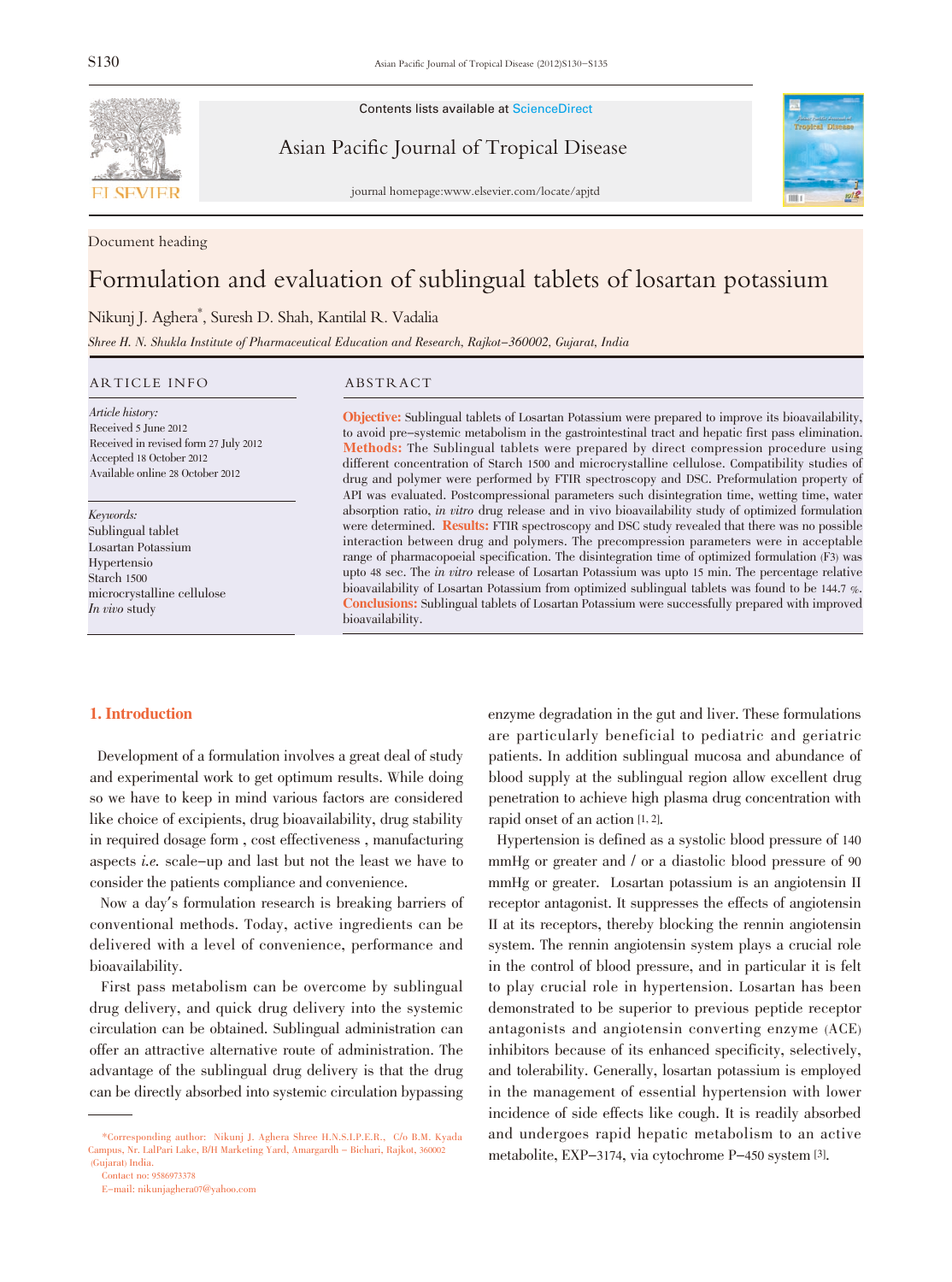# 2. Material and methods

# 2.1 Material

Losartan Potassium (Alembic Pharmaceutical Pvt. Ltd, Baroda), Pearlitol SD 200, Sucrose DC (Nir Life Healthcare Pvt. Ltd., Ahmedabad), Starch 1500 (Mepro Pharmaceutical Pvt. Ltd., Surendranagar), Sucralose (JK Sucralose, Mumbai) the above were the gift sample.

# 2.2 Methods

# 2.2.1 Formulation of Tablets

Composition of preliminary trials for Sublingual Tablet of Losartan Potassium by direct compression is shown in table 1. All the ingredients were passed through 80# mesh sieve. Required quantity of drug and excipient mixed thoroughly in a polythene bag. Finally the talc and aerosil was added and mixed thoroughly to get free flowing powder. The blend is compressed using rotary tablet compression machine with 6 mm tooling punch.

# 2.2.2 Compatibility Study

The pure drug Losartan Potassium and the solid admixture of drug and various excipients used in the preparation of sublingual tablet formulations were characterized by FT-IR spectroscopy and DSC to know the compatibility [4].

## 2.2.3 Evaluation of Tablets

All the tablets were evaluated for different parameters as, hardness, friability, weight variation, disintegration time, wetting time, water absorption ratio, drug content uniformity, dissolution study, stability study and in vivo study [5].

# 2.2.4 Hardness

Hardness was measured using the Monsanto hardness tester. Measured the pressure required to break diametrically placed matrix tablet, by a coiled spring.

# 2.2.5 Friability

20 tablets were weighed and placed in the roche friabilator test apparatus, the tablets were exposed to rolling and repeated shocks, resulting from free falls within the apparatus. After 100 evolutions the tablets were de-dusted and weighted again. The friability was determined as the percentage loss in weight of the tablets.

# 2.2.6 Weight Variation

It was performed as per the method given in the united state pharmacopoeia. Tablets were randomly checked to ensure that uniform weight tablets were being made. Twenty tablets were selected randomly from each formulation, weighed individually and the average weight and % variation of weight was calculated.

# 2.2.7 Disintegration Time

The disintegration time for sublingual tablets was measured using the conventional test for tablets as described in the

pharmacopoeia.Tablets are placed in the disintegration tubes and time required for complete disintegration, that is without leaving any residues on the screen is recorded as disintegration time.

# 2.2.8 Wetting Time

A piece of tissue paper folded twice was placed in a small Petri dish  $(ID = 6.5 \text{ cm})$  containing 6 mL of simulated saliva pH, a tablet was put on the paper containing amaranth powder on the upper surface of the tablet, and the time required for formation of pink color was measured as wetting time. Three trials for each batch were performed and standard deviation was also determined.

# 2.2.9 Water Absorption Ratio

A piece of tissue paper folded twice was kept in a Petri dish (internal diameter 6.5cm) containing 6 mL of purified water. The tablet was placed on the tissue paper and allowed to wet completely. The wetted tablet was removed and reweighted.

# 2.2.10 Drug Content Uniformity

Twenty tablets were accurately weighed and finely powdered. A quantity equivalent to 25 mg of Losartan Potassium was transferred to a 100 mL volumetric flask. To it, 50 mL of Phosphate buffer 6.8 was added and shaken for 1 hour to dissolve drug. The solution was filtered and residue was washed with 25 mL of Phosphate buffer 6.8. The washing obtained was added to initial filtrate and volume was made upto 100 mL with Phosphate buffer 6.8. From above solution 1 mL of stock solution was diluted to 10 mL. The drug content was determined spectrophotometrically at 250 nm.

# 2.2.11 Dissolution Studies

Dissolution studies were carried out for all the formulation in USP paddle method (Apparatus 2) using Phosphate buffer 6.8, in the dissolution medium (300 mL) at 50 Rpm and 37  $\pm$  0.5 °C. Samples were periodically withdrawn at suitable time intervals and volume replaced with equivalent amounts of plain dissolution medium. The samples were analyzed spectrophotometrically at 250 nm [6].

# 2.2.12 Stability Study

The storage conditions used for stability studies were accelerated condition (40 °C $\pm$  2 °C/ 75 % $\pm$  5 % RH) and Room temperature (30 °C  $\pm$  2 °C / 65 % RH $\pm$  5 %).

Stability study was carried out for the optimized formulations. Tablets of optimized formulation were striped packed and kept in humidity chamber for 30 days on above mention temperature [7, 8].

Test performed

a.Dissolution profile.

b.Assay

c.Test for other physical parameters (Hardness and Friability).

# 2.2.13 In vivo Study

Testing of sublingual tablet, rabbit sublingual cavity serves same purpose as of human. Rabbit having non keratinized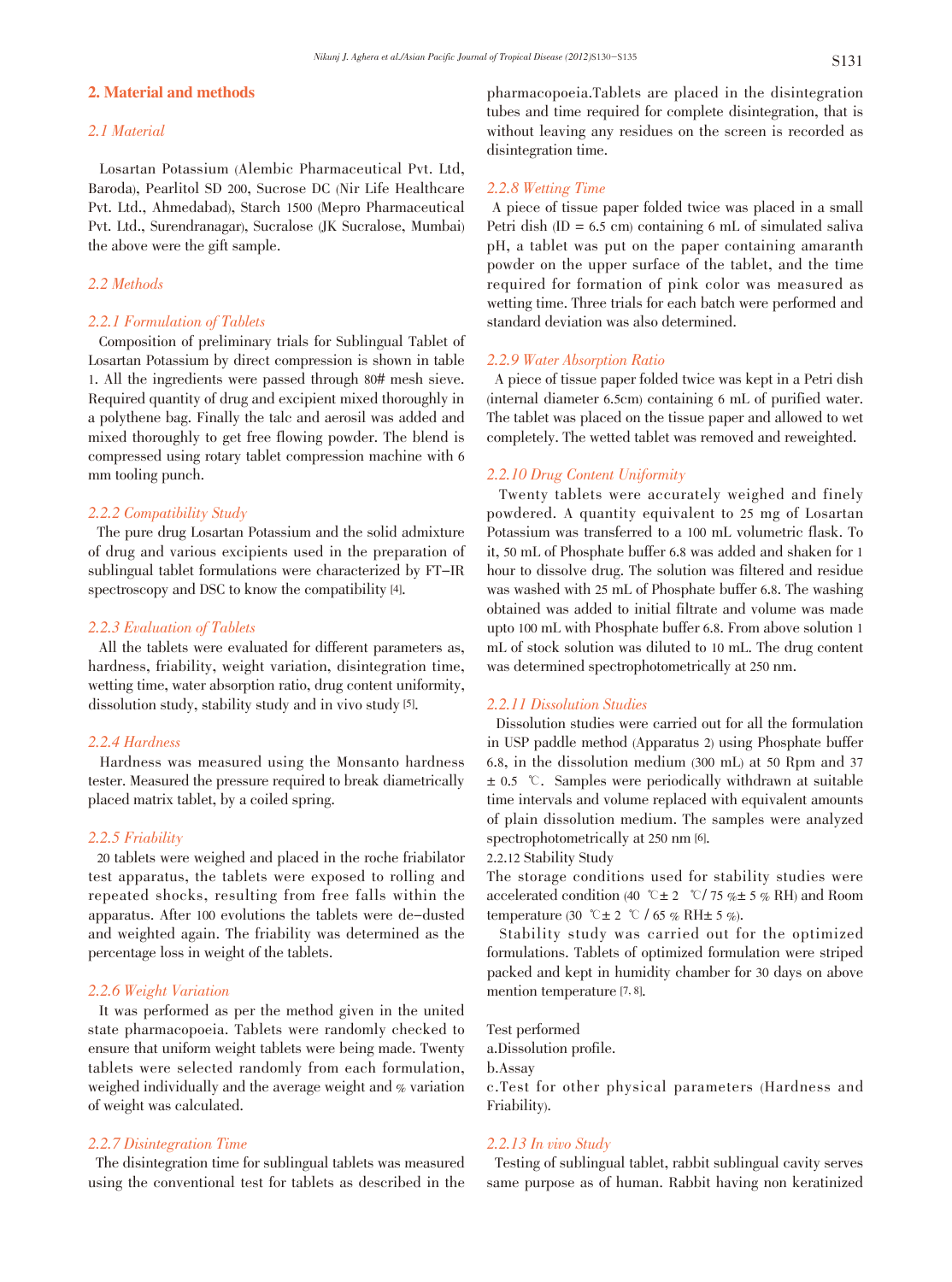sublingual mucosa as human to correlate in vivo bioavailability study of given formulation with conditions persisting in the human beings before performing the clinical trials in the human. For the assessment of the bioavailability of sublingual tablet Comparative review of several species demonstrate that non keratinized oral mucosa from rabbits, is acceptable model, yielding permeability values similar to those found for humans. Rabbit and dog are generally regarded as suitable animal models since the oral cavity of both are histologically similar to humans. The thickness of the rabbit mucosa (600 mm) is comparable to humans and offers adequate surface area for experimental work [9 - 11]. Rabbits were used as an animal model for in vivo study and permission for laboratory animal was approved by IAEC (IAEC/HNSIPER/RJK/13/2011).

HPLC analysis was performed on a reversed-phase column using phosphate buffer (pH 4.3), acetonitrile  $(750:250, v/v)$ as mobile phase with a flow rate of 1 mL/min. The limit of determination with UV detection was at 225 nm.

Calculation for drug dose for laboratory animals [12] HED (mg/kg) = Animal dose (mg/kg) [Animal weight (kg)  $\ell$ Human weight  $(kg)$  …... (1)

Animal dose = Human dose [Animal weight (kg) / Human weight  $(kg)$  ….. (2)

Procedure for tablet administering in rabbit

• For sublingual tablet administration, the rabbit's mouth was opened, and a wooden rod was inserted between the jaws.

• The tongue was elevated by using flat forcep, and the tablet was placed underneath by using another pair of forceps.

• The mouth was gently but firmly holds shut for <sup>5</sup> min. with the wooden rod.

• Wooden rod was placed to prevent chewing or swallowing the tablet.

• Water 0.3 to 0.5 mL was administered immediately after dosing to facilitate tablet disintegration.

• Additional 0.5 to 0.7 mL water was administered at the end of the 5 min. immobilization time to remove any remaining drug from under the tongue.

• A 0.5-1 mL blood samples were withdrawn before dosing and immediately after dosing at 30, 60, 120 and 240 min.

• Afterward Blood samples were refrigerate within <sup>1</sup> h of sampling and centrifuged at 4 oC.

• Losartan Potassium concentrations were measured by using HPLC.

• AUC and percentage relative bioavailability was calculated. [10, 13]

% Relative bioavailability was calculated by following equation



# 3. Results

The different batches of Losartan potassium sublingual tablets were prepared by direct compression method using various ingredients like Pearlitol SD 200, starch 1500, microcrystalline cellulose, sucrose DC, PVP, sucralose etc (Table 1).

# Table 1

Formulation of Batch F1-F5 by Direct Compression Method

| <b>INGREDIENTS</b>     | Formulation code (Quantity in mg/Tablet) |                |                |                |                |  |
|------------------------|------------------------------------------|----------------|----------------|----------------|----------------|--|
|                        | F1                                       | F <sub>2</sub> | F <sub>3</sub> | F <sub>4</sub> | F <sub>5</sub> |  |
| Losartan Potassium     | 25                                       | 25             | 25             | 25             | 25             |  |
| Pearlitol SD 200       | 65                                       | 65             | 65             | 65             | 65             |  |
| Starch <sub>1500</sub> | $\Omega$                                 | 5              | 10             | 15             | 20             |  |
| <b>MCC</b>             | 22                                       | 17             | 12             | $\overline{7}$ | $\overline{2}$ |  |
| Sucrose DC             | 10                                       | 10             | 10             | 10             | 10             |  |
| <b>PVP</b>             | $\overline{c}$                           | $\overline{c}$ | $\overline{2}$ | $\overline{c}$ | $\overline{c}$ |  |
| Sucralose              | 3                                        | 3              | 3              | 3              | 3              |  |
| Aerosil                | 1                                        | 1              | 1              |                | 1              |  |
| Talc                   | $\mathfrak{D}$                           | $\overline{2}$ | $\overline{2}$ | $\mathfrak{D}$ | $\overline{c}$ |  |
| Total weight(mg)       | 130                                      | 130            | 130            | 130            | 130            |  |

The FT-IR and DSC study did not show any possibility of interaction between Losartan Potassium and excipients (Figure 1 and 2).

The Hardness of tablets was determined and was found to be in the range of 3.8 to 4.1 kg/cm2. Percentage Friability was observed between 0.58 to 0.72 %, which was in the limit of range. Weight variation of all the formulations was observed which were within the acceptable limit as per United States Pharmacopoeia (Table 2).

The wetting time for all the formulations was found to be  $(18± 2.08)$  to  $(25± 3.12)$  seconds. The water absorption ratio for all formulations was found to be  $(37.65 \pm 1.97)$  to  $(43.31)$  $\pm$  3.62). The tablets were subjected for evaluation of in vitro disintegration time. In vitro disintegration time for formulations F1 to F5 was 48 to 58 seconds. The formulation

#### Table 2

Hardness, Thickness, Diameter, Percentage Friability and Weight variation of Batch F1-F5

| Batch          | Hardness $\frac{kg/cm^2}{m}$ | Thickness(mm)  | Diameter(mm)    | Percentage Friability | Weight variation (mg) |
|----------------|------------------------------|----------------|-----------------|-----------------------|-----------------------|
| F <sub>1</sub> | $3.8 \pm 0.25$               | $3.4 \pm 0.04$ | $6.04 \pm 0.02$ | $0.58 \pm 0.03$       | $129.76 \pm 1.3$      |
| F <sub>2</sub> | $3.9 \pm 0.38$               | $3.6 \pm 0.02$ | $6.07 \pm 0.01$ | $0.79 \pm 0.04$       | $131.61 \pm 1.4$      |
| F <sub>3</sub> | $4.1 \pm 0.47$               | $3.5 \pm 0.03$ | $6.03 \pm 0.03$ | $0.66 \pm 0.03$       | $130.29 \pm 1.1$      |
| F <sub>4</sub> | $3.9 \pm 0.36$               | $3.4 \pm 0.01$ | $6.06 \pm 0.07$ | $0.78 \pm 0.07$       | $132.17 \pm 1.3$      |
| F <sub>5</sub> | $4.1 \pm 0.33$               | $3.5 \pm 0.02$ | $6.03 \pm 0.03$ | $0.72 \pm 0.01$       | $132.46 \pm 1.8$      |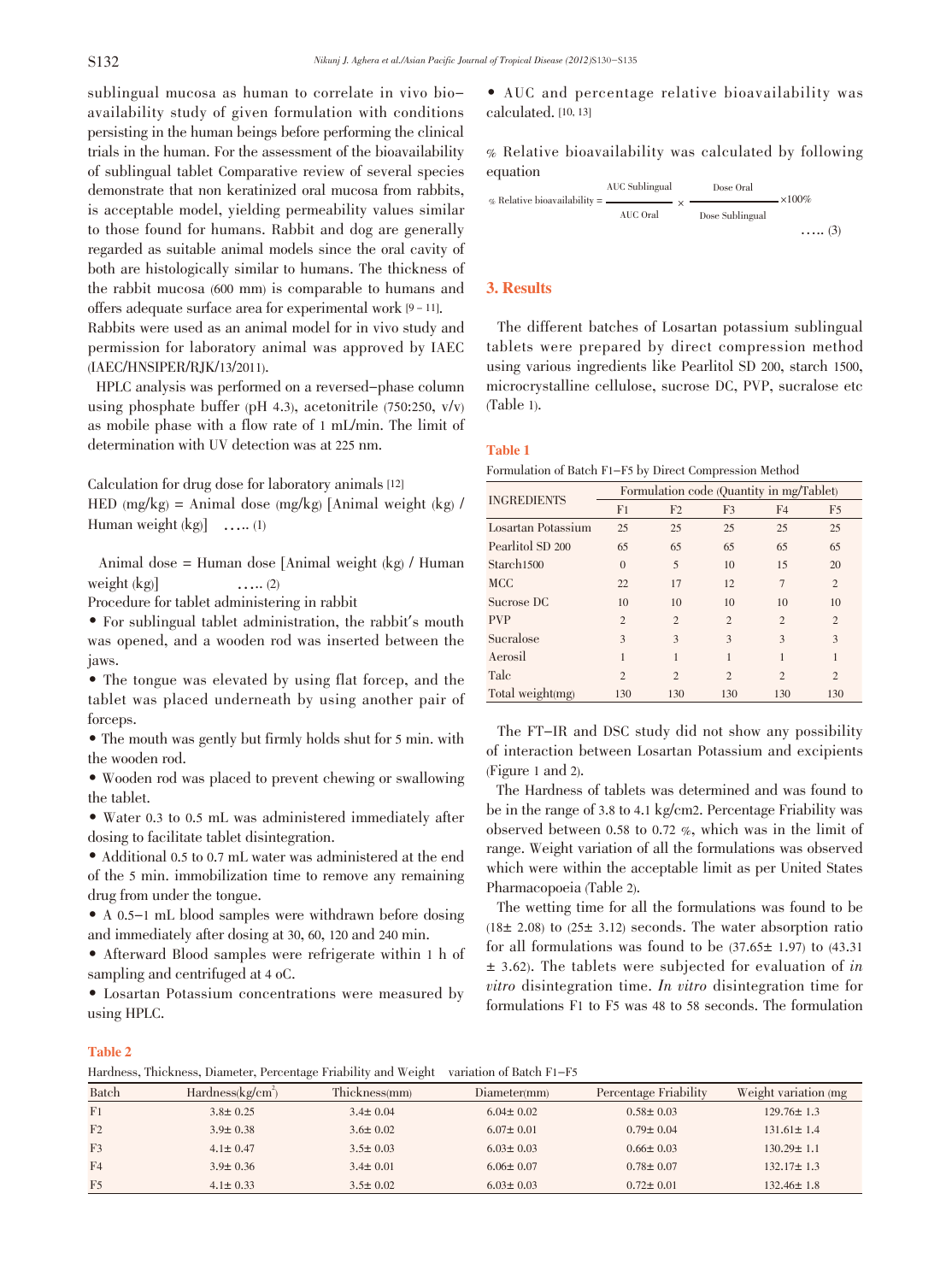F3 showed rapid disintegrating time of 48 seconds this is due to rapid uptake of water from the medium and burst effect  $(Table 3).$ 



Figure 1: FTIR spectrum of Losartan potassium, Excipients and Physical Mixture of Drug+Excipients



Figure 2: DSC Study of Losartan potassium, Excipients and Physical Mixture of Drug+Excipients

#### **Table 3**

Disintegration Time, Drug Content Uniformity, Wetting Time and Water Absorption ratio of Batch F1-F5

| Batch          |               |                  |               | Disintegration Drug Content Wetting Time Water Absorption |
|----------------|---------------|------------------|---------------|-----------------------------------------------------------|
|                | Time (sec)    | Uniformity       | (sec)         | Ratio                                                     |
| F <sub>1</sub> | $57 \pm 3.10$ | $98.76 \pm 1.20$ | $25 \pm 3.12$ | $38.16 \pm 2.12$                                          |
| F <sub>2</sub> | $54 \pm 2.24$ | $99.83 \pm 2.21$ | $21 \pm 2.78$ | $37.65 \pm 1.97$                                          |
| F <sub>3</sub> | $48 \pm 2.22$ | $99.32 \pm 1.30$ | $18 \pm 2.08$ | $41.63 \pm 2.34$                                          |
| F <sub>4</sub> | $55 \pm 2.01$ | $98.51 \pm 0.98$ | $22 \pm 1.93$ | $43.31 \pm 3.62$                                          |
| F <sub>5</sub> | $58 \pm 1.58$ | $99.01 \pm 1.37$ | $25 \pm 2.26$ | $40.12 \pm 1.28$                                          |

Percentage drug content of all the formulations was found to be 98.51 to 99.83 of Losartan Potassium which was within the acceptable limit.

It was observed that batch F3 showed faster drug release than all other batch (figure 3). Batch F3 showed 99.13  $%$ cumulative drug release in 15 minute. t50 % of batch F3 was found to be 3 min. Batch F3 was formulated with 10 mg starch 1500 and 12 mg MCC. Batch F3 was considered as an optimized formulation because of rapid disintegration time and dissolution profile.



Figure 3: Drug Release Profile of Batch F1-F5 Stability study was performed on batch F3. Various evaluated parameter is shown in table 4 and figure 4.



Fig 4: Comparison of Drug Release Profile of Batch F3 for Stability Study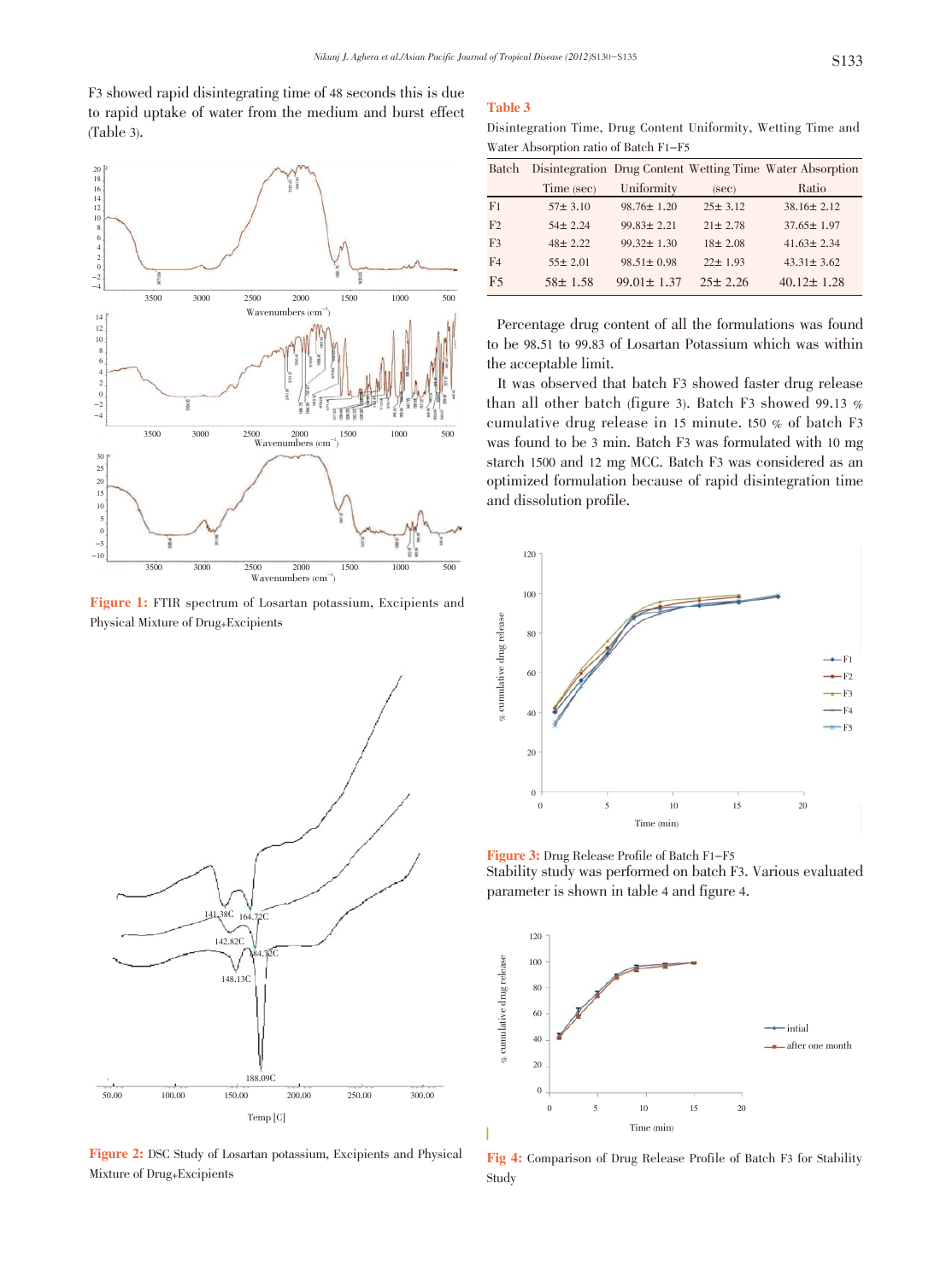# Table 4

Comparision of Various Parameters for Stability Study

| <b>Evaluation Parameter</b> | Initial          | After One month  |
|-----------------------------|------------------|------------------|
| Hardness                    | $4.10 \pm 0.47$  | $4.30 \pm 0.36$  |
| Percentage Friability       | $0.66 \pm 0.03$  | $0.64 \pm 0.06$  |
| Disintegration Time (sec)   | $48.00 \pm 2.22$ | $51.00 \pm 1.47$ |
| Drug Content                | $99.32 \pm 1.30$ | $98.00 \pm 1.12$ |

In vivo study was also performed by taking optimized formulation F3 and result was compared with oral Losartan Potassium tablet. Rabbit was used as animal model for in vivo studies. The blood samples were withdrawn at different time intervals were analyzed for the drug content by HPLC. AUC for plasma concentration time profile of sublingual and oral Losartan Potassium are shown in figure 5-8. Cmax and Tmax for sublingual Losartan Potassium was found to be 51.25  $\mu$  g/mL and 2 h respectively. The percentage relative bioavailability was calculated by equation 3 and was found to be 144.7 %. Results of in vivo study showed that sublingual Losartan Potassium have improved bioavailability.



Figure 5: AUC for Plasma Concentration Time Profile of Oral Losartan Potassium Tablet



Figure 6: AUC for Plasma Concentration Time Profile of Sublingual Losartan Potassium Tablet



Figure 7: Plasma Concentration Time Profile of Oral and Sublingual Losartan Potassium Tablets



Figure 8: Comparison for Plasma Concentration Time Profile of Sublingual and Oral Losartan Potassium Tablets

#### 4. Discussion

The different batches of Losartan potassium sublingual tablets were prepared by direct compression method using various ingredients like Pearlitol SD 200, starch 1500, microcrystalline cellulose, sucrose DC, PVP, sucralose etc. Total number of five formulations with different concentration of starch 1500 and MCC were prepared and evaluated. Result are shown in Table 2, 3 and 4

The FT-IR and DSC study revealed that there was no any possibility of interaction between Losartan Potassium and excipients. Pearlitol SD 200 act as a diluents and it also act as a sweetener. There was direct correlation between wetting time and disintegration time. Starch 1500 and microcrystalline cellulose act as a disintegrating agent. Batch F3 was considered as a optimized formulation. Disintegration of batch F3 was less than all other batch. Hardness and Friability of batch F3 were also good. Stability study and in vivo study were performed on Batch F3. Stability study indicated that there was no any change after one month. In vivo study was performed on rabbits. In vivo study revealed that sublingual tablets have improved